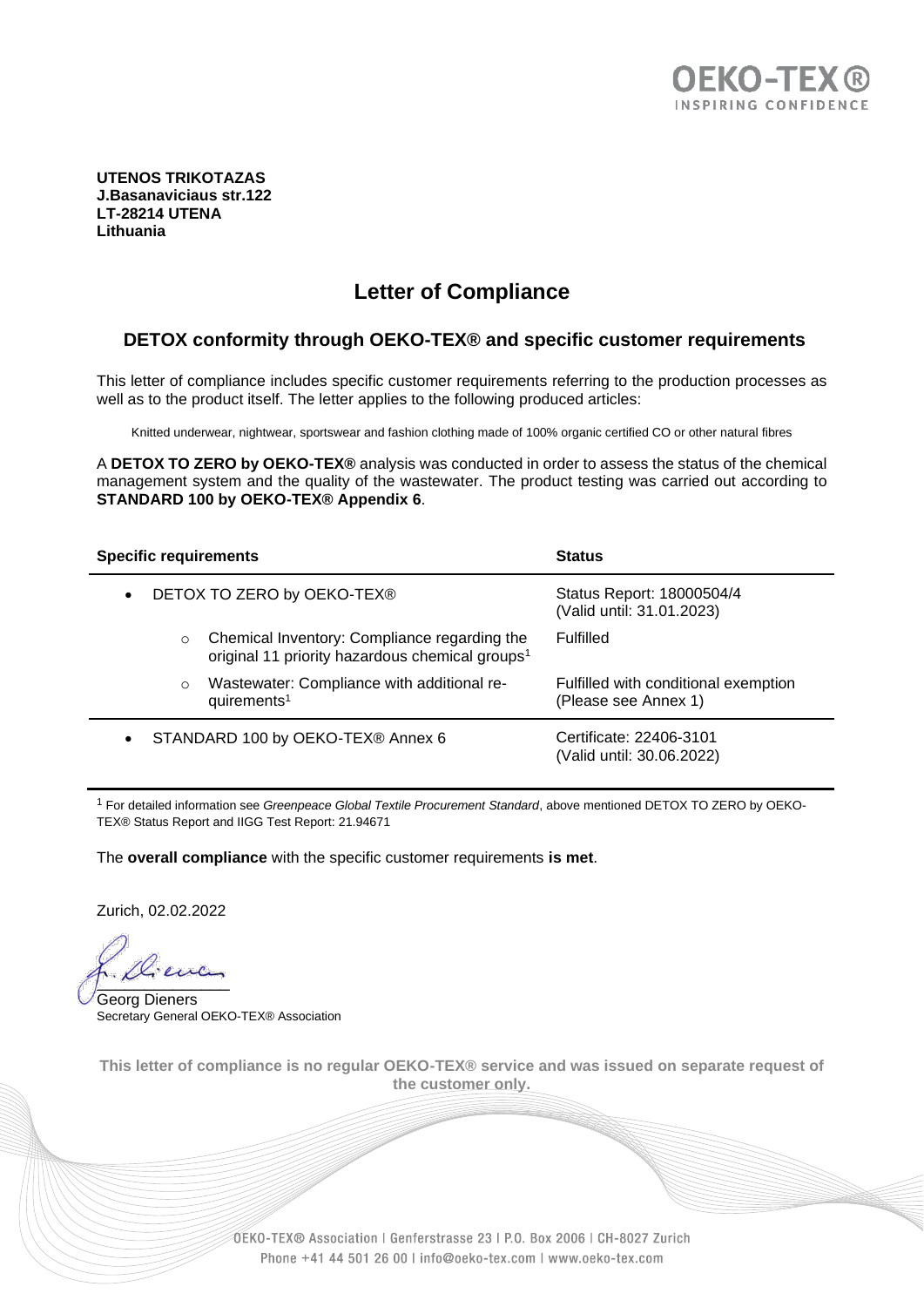### **ANNEX 1: Corrective action plan**

The provided wastewater report (WW) doesn't completely meet the criteria given by the DETOX TO ZERO MRSL. The report from IISG, dated 04.11.2021, shows that 8 substances were detected with concentration above the DETOX TO ZERO reporting limit. This affects 3 of the 11 priority chemical groups.

## **Findings:**

| Substances exceeding the reporting limit                                                             | <b>CAS No.</b> | Reporting<br>Limit <sup>1</sup><br>$\mu$ g/L | Wastewater<br>Result<br>$\mu$ g/L |  |
|------------------------------------------------------------------------------------------------------|----------------|----------------------------------------------|-----------------------------------|--|
| <b>2. PHTHALATES</b>                                                                                 |                |                                              |                                   |  |
| Di-(2-ethylhexyl)phthalate (DEHP)                                                                    | $117 - 81 - 7$ | 2.0                                          | 9.89                              |  |
| <b>5. ORGANOTIN COMPOUNDS</b>                                                                        |                |                                              |                                   |  |
| <b>Tetraethyltin (TeET)</b>                                                                          | 597-64-8       | 0.01                                         | 0.021                             |  |
| <b>11. HEAVY METALS AND THEIR COMPOUNDS</b>                                                          |                |                                              |                                   |  |
| Lead (Pb)                                                                                            | 7439-92-1      | 1.0                                          | 1.6                               |  |
| Chromium (Cr)                                                                                        | 7440-47-3      | 1.0                                          | 20.4                              |  |
| Copper (Cu)                                                                                          | 7440-50-8      | 1.0                                          | 36.0                              |  |
| Nickel (Ni)                                                                                          | 7440-02-0      | 1.0                                          | 2.8                               |  |
| Zinc(Zn)                                                                                             | 7440-66-6      | 5.0                                          | 246.0                             |  |
| Manganese (Mn)                                                                                       | 7439-96-5      | 1.0                                          | 7.5                               |  |
| Reporting limits are no limit values. Testing result exceeding the reporting limits must be reported |                |                                              |                                   |  |

The levels for Lead, Chromium, Copper, Nickel, and Manganese are within the Greenpeace Requirements.